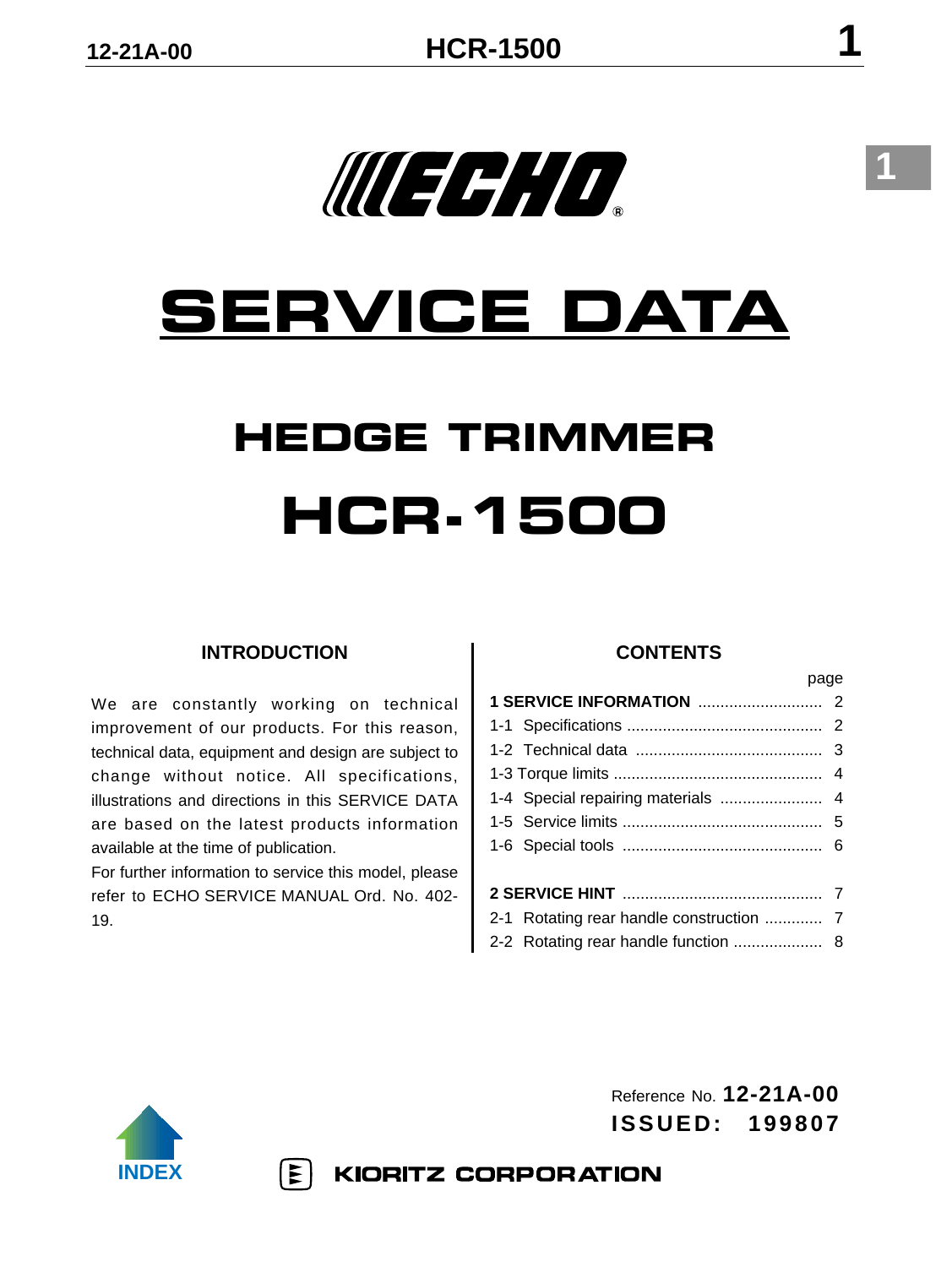#### **1 SERVICE INFORMATION**

# **1-1 Specifications**

| Dimensions Length<br>mm(in) |                        |                                    | 1022 (40.2)                                             |
|-----------------------------|------------------------|------------------------------------|---------------------------------------------------------|
| Width                       |                        | mm(in)                             | 237 (9.3)                                               |
|                             | Height                 | mm(in)                             | 197 (7.8)                                               |
| Dry weight<br>kg(lb)        |                        |                                    | 5.0(11.0)                                               |
| Engine<br><b>Type</b>       |                        |                                    | KIORITZ, air-cooled, two-stroke, single cylinder        |
|                             | Rotation               |                                    | Counterclockwise as viewed from the output end          |
|                             | Displacement           | cm <sup>3</sup> (in <sup>3</sup> ) | 21.2 (1.294)                                            |
|                             | <b>Bore</b>            | mm(in)                             | 32.2 (1.268)                                            |
|                             | <b>Stroke</b>          | mm(in)                             | 26.0 (1.024)                                            |
|                             | Compression ratio      |                                    | 6.6                                                     |
| Carburetor                  | Type                   |                                    | Diaphragm, horizontal-draught, with primer (purge pump) |
|                             | Model                  |                                    | ZAMA C1U-K51                                            |
| Ignition                    | <b>Type</b>            |                                    | CDI (Capacitor discharge ignition) system               |
|                             |                        |                                    | in a single integrated piece                            |
|                             | Spark plug             |                                    | BPM7Y, RCJ-8Y                                           |
| <b>Starter</b>              | Type                   |                                    | Automatic rewind                                        |
|                             | Rope diameter x length | mm(in)                             | $3.0 \times 890$ (0.12 $\times 35.0$ )                  |
| Fuel                        | <b>Type</b>            |                                    | Premixed two-stroke fuel (Refer to Operator's manual.)  |
|                             | Tank capacity          | cm <sup>3</sup> (U.S.fl.oz.)       | 300 (14.2)                                              |
| Clutch                      | <b>Type</b>            |                                    | Centrifugal, 2-shoe slide                               |
| Handle                      | <b>Type</b>            | Front                              | Rubber grip                                             |
|                             |                        | Rear                               | Rubber grip with throttle trigger                       |
| Gear case                   |                        |                                    |                                                         |
|                             | <b>Reduction ratio</b> |                                    | 5.88                                                    |
|                             | Gear tooth             |                                    | Spiral bevel                                            |
|                             | Lubrication            |                                    | Lithium based grease                                    |
| Cutter                      |                        |                                    |                                                         |
|                             | <b>Type</b>            |                                    | Double reciprocating, double edge blade                 |
|                             | Length                 | mm(in)                             | 550 (21.7)                                              |
|                             | Pitch                  | mm(in)                             | 35(1.4)                                                 |
|                             | Height                 | mm(in)                             | 21 (8.3)                                                |
|                             | Thickness              | mm(in)                             | 2.5 (0.098)                                             |
|                             | Clearance*             | mm(in)                             | $0.25 - 0.5$ (0.01 - 0.02)                              |
|                             | Lubrication            |                                    | Apply oil every 4 hours of use                          |

\* See **NOTE** on page 4.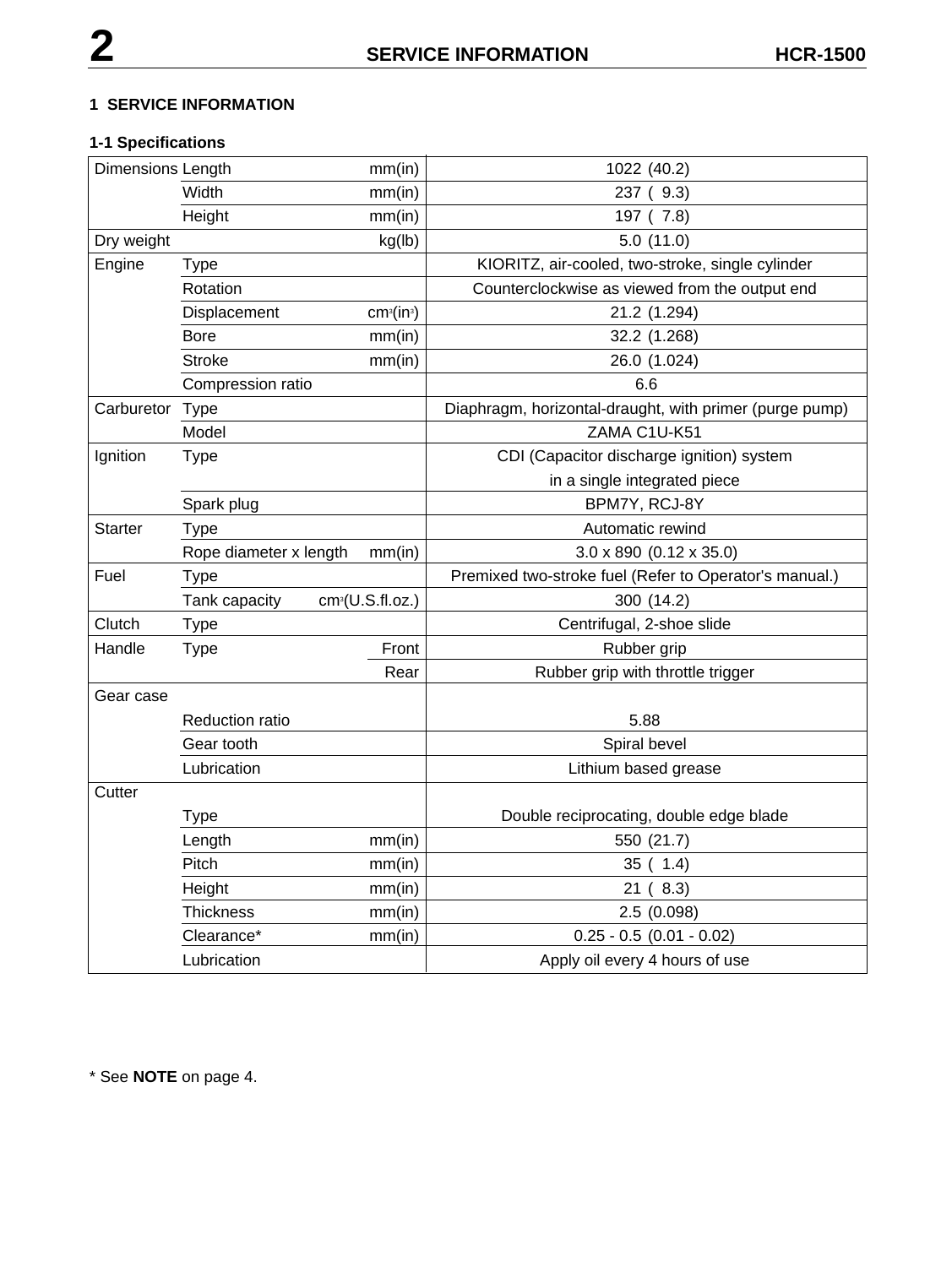#### **1-2 Technical data**

| Engine                                                   |                           |                              |
|----------------------------------------------------------|---------------------------|------------------------------|
| Idling speed<br>rpm                                      |                           | $3000 - 3400$                |
| Maximum speed                                            | rpm                       | 10000 - 10500                |
| Clutch-in speed                                          | rpm                       | 3500 - 4100                  |
| Compression pressure, standard kgf/cm <sup>2</sup> (psi) |                           | 8.5(121)                     |
| Carburetor                                               |                           | ZAMA C1U-K51                 |
| Type                                                     |                           | Diaphragm horizontal-draught |
| Venturi Size                                             | mm(in)                    | 8.5(0.335)                   |
| <b>Throttle Bore</b>                                     | mm(in)                    | 12.7(0.5)                    |
| Idle speed screw initial setting                         | turn in                   | $3 - 4$                      |
| H needle initial setting                                 | turn back                 | 13/4                         |
| L needle initial setting                                 | turn back                 | 13/4                         |
| Test Pressure, minimum                                   | kgf/cm <sup>2</sup> (psi) | 0.5(7.0)                     |
| Metering lever height                                    | mm(in)                    | $0.1 - 0.25 (0.004 - 0.010)$ |
| lower than diaphragm seat                                |                           |                              |
| Ignition system                                          |                           |                              |
| mm(in)<br>Spark plug gap                                 |                           | $0.6 - 0.7$ (0.024 - 0.028)  |
| Minimum secondary voltage at 1000 rpm                    | kV                        | 15                           |
| Secondary coil resistance<br>$k\Omega$                   |                           | $1.0 - 2.0$                  |
| Pole shoe air gaps                                       | mm(in)                    | $0.3 - 0.4$ (0.012 - 0.016)  |
| <b>°BTDC</b><br>Ignition timing                          |                           | 27                           |

H needle: High speed needle.

L needle: Idle needle.

BTDC: Before top dead center.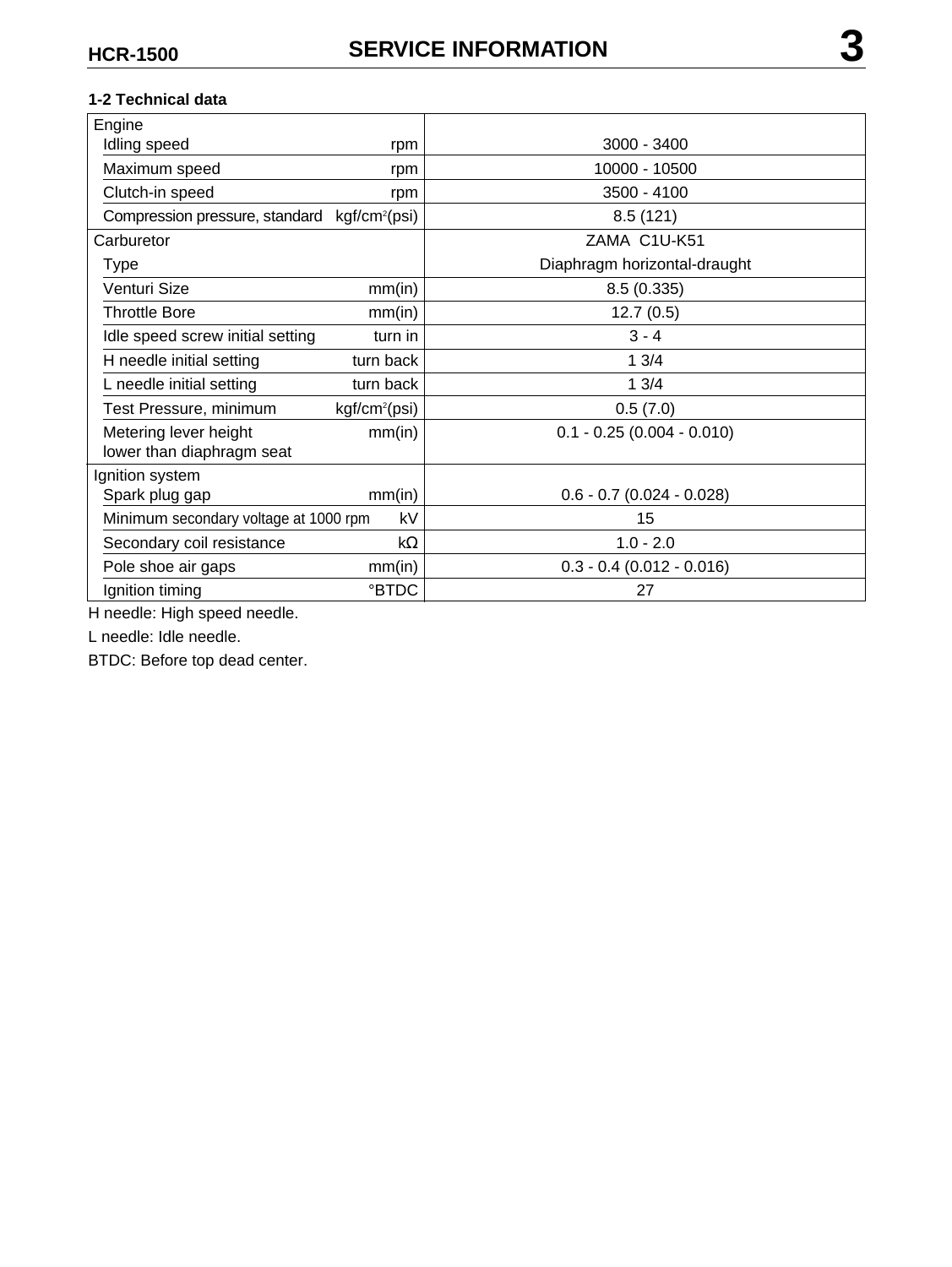## **1-3 Torque limits**

| Descriptions                 |                                   | <b>Size</b>              | kgf•cm      | in•lbf      |
|------------------------------|-----------------------------------|--------------------------|-------------|-------------|
| <b>Starter</b>               | Pawl carrier                      | M 8                      | 160 - 200   | 140 - 175   |
| system                       | Starter case                      | $M$ 4 $*$                | $14 - 28$   | $12 - 24$   |
| Ignition                     | Ignition coil (CDI module)        | M 4                      | $35 - 50$   | $30 - 45$   |
| system                       | Spark plug                        | M14                      | 130 - 170   | $110 - 150$ |
| Fuel                         | Carburetor insulator              | $M5$ *                   | $25 - 40$   | $22 - 35$   |
| system                       | Carburetor                        | M 5                      | $25 - 40$   | $22 - 35$   |
|                              | Throttle cable nut                | M 6                      | $25 - 35$   | $22 - 30$   |
|                              | Fuel tank                         | $M5$ *                   | $25 - 40$   | $22 - 35$   |
| Clutch                       | Clutch hub                        | M 8                      | $160 - 200$ | 140 - 175   |
| Engine                       | Crankcase                         | M 5                      | $70 - 110$  | $60 - 95$   |
|                              | Cylinder                          | M 5                      | $70 - 110$  | $60 - 95$   |
|                              | Muffler                           | M 5                      | $60 - 100$  | $52 - 85$   |
| Gear                         | Gear case                         | $M$ 4 $*$                | $30 - 50$   | $26 - 45$   |
| case                         | with cylinder cover               | $M \cdot 4$ <sup>*</sup> | $14 - 28$   | $12 - 24$   |
|                              | Bottom cover                      | M 4                      | $35 - 50$   | $30 - 45$   |
| Cutter                       | Cutter bolts (See NOTE below)     | M 6                      | $10 - 15$   | $9 - 13$    |
|                              | Cutter nuts                       | M 6                      | $50 - 60$   | $45 - 52$   |
| Handle                       | Rear handle set                   | $M5$ +                   | $10 - 20$   | $9 - 18$    |
|                              | Rear handle set to handle fixture | $M5$ *                   | $25 - 40$   | $22 - 35$   |
|                              | Handle fixture to gear case       | M 5                      | $25 - 30$   | $22 - 26$   |
| Regular bolt, nut, and screw |                                   | M 3                      | $6 - 10$    | $5 - 9$     |
|                              |                                   | M 4                      | $15 - 25$   | $13 - 22$   |
|                              |                                   | M 5                      | $25 - 45$   | $22 - 40$   |
|                              |                                   | M 6                      | 45 - 75     | $40 - 65$   |
|                              |                                   | M 8                      | $110 - 150$ | 95 - 130    |
|                              |                                   | M10                      | $210 - 300$ | 180 - 270   |

\* Apply thread locking sealant. (See below.)

† Tapping screw.

**NOTE**: Adjusting cutter clearance

Fasten all cutter bolts to this torque, then back 1/2 turns(180°) counterclockwise.

# **1-4 Special repairing materials**

| Material               | Location                      | Remarks                                      |
|------------------------|-------------------------------|----------------------------------------------|
| Grease                 | Gear case                     |                                              |
|                        | Rewind spring                 | Lithium based grease                         |
|                        | Starter center post           |                                              |
| Thread locking sealant | Starter case                  |                                              |
|                        | Carburetor insulators         |                                              |
|                        | Fuel tank                     | Loctite #222, ThreeBond #1342, or equivalent |
|                        | Gear case                     |                                              |
|                        | Rear handle to handle fixture |                                              |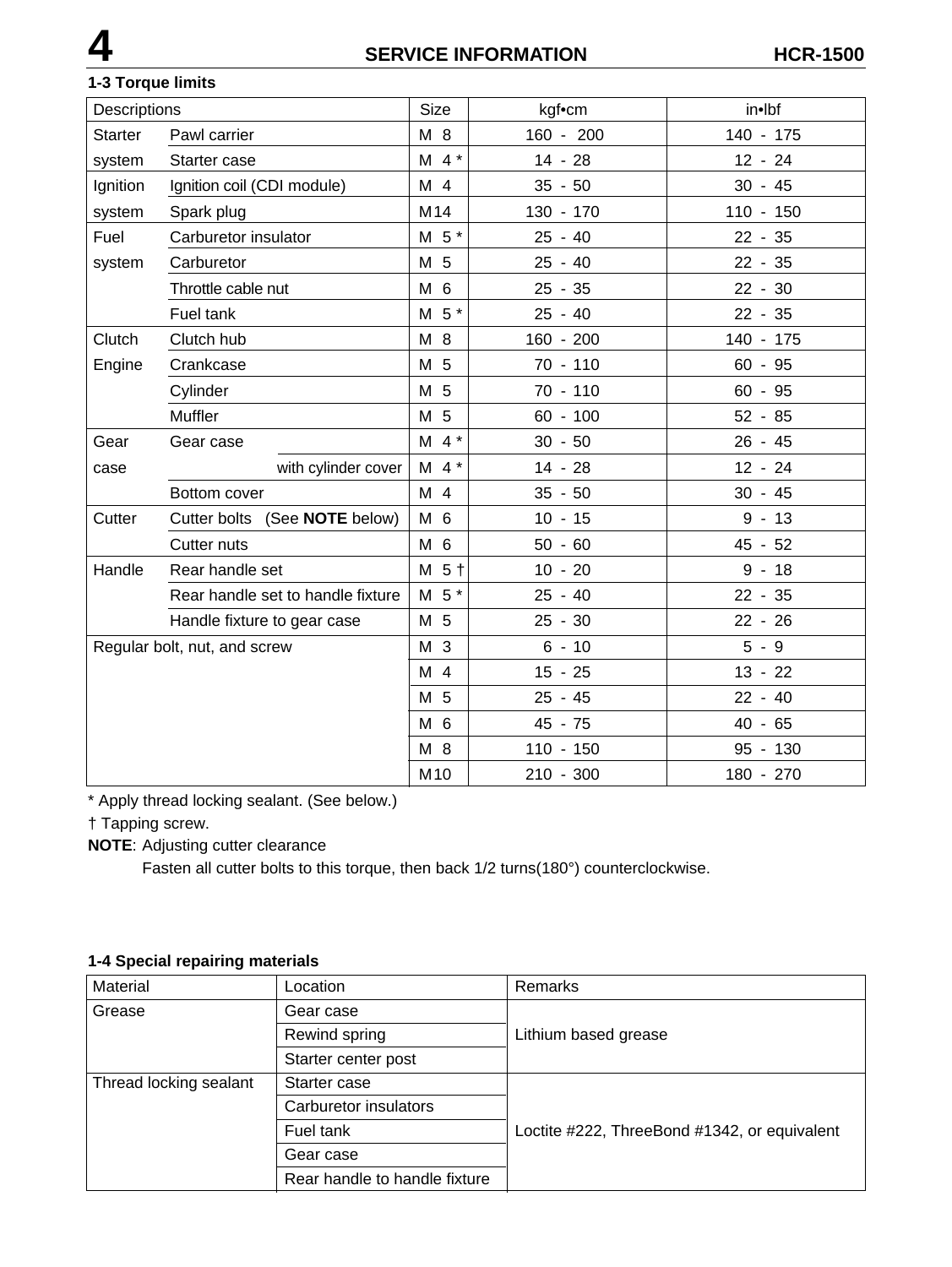#### **1-5 Service limits**



| Description |                            |      | (in)<br>mm                                    |
|-------------|----------------------------|------|-----------------------------------------------|
| A           | Cylinder bore              |      | When plating is worn and aluminum can be seen |
| В           | Piston outer diameter      | Min. | 32.10 (1.264)                                 |
| C           | Piston pin bore            | Max. | 8.030 (0.3161)                                |
| D           | Piston ring groove         | Max. | (0.063)<br>1.6                                |
| E           | Piston ring side clearance | Max. | (0.004)<br>0.1                                |
| F           | Piston pin outer diameter  | Min. | (0.3142)<br>7.98                              |
| G           | Piston ring width          | Min. | (0.057)<br>1.45                               |
| н           | Piston ring end gap        | Max. | (0.02)<br>0.5                                 |
| K           | Crankshaft runout          | Max. | (0.002)<br>0.05                               |
|             | Clutch drum bore           | Max. | (2.01)<br>51.0                                |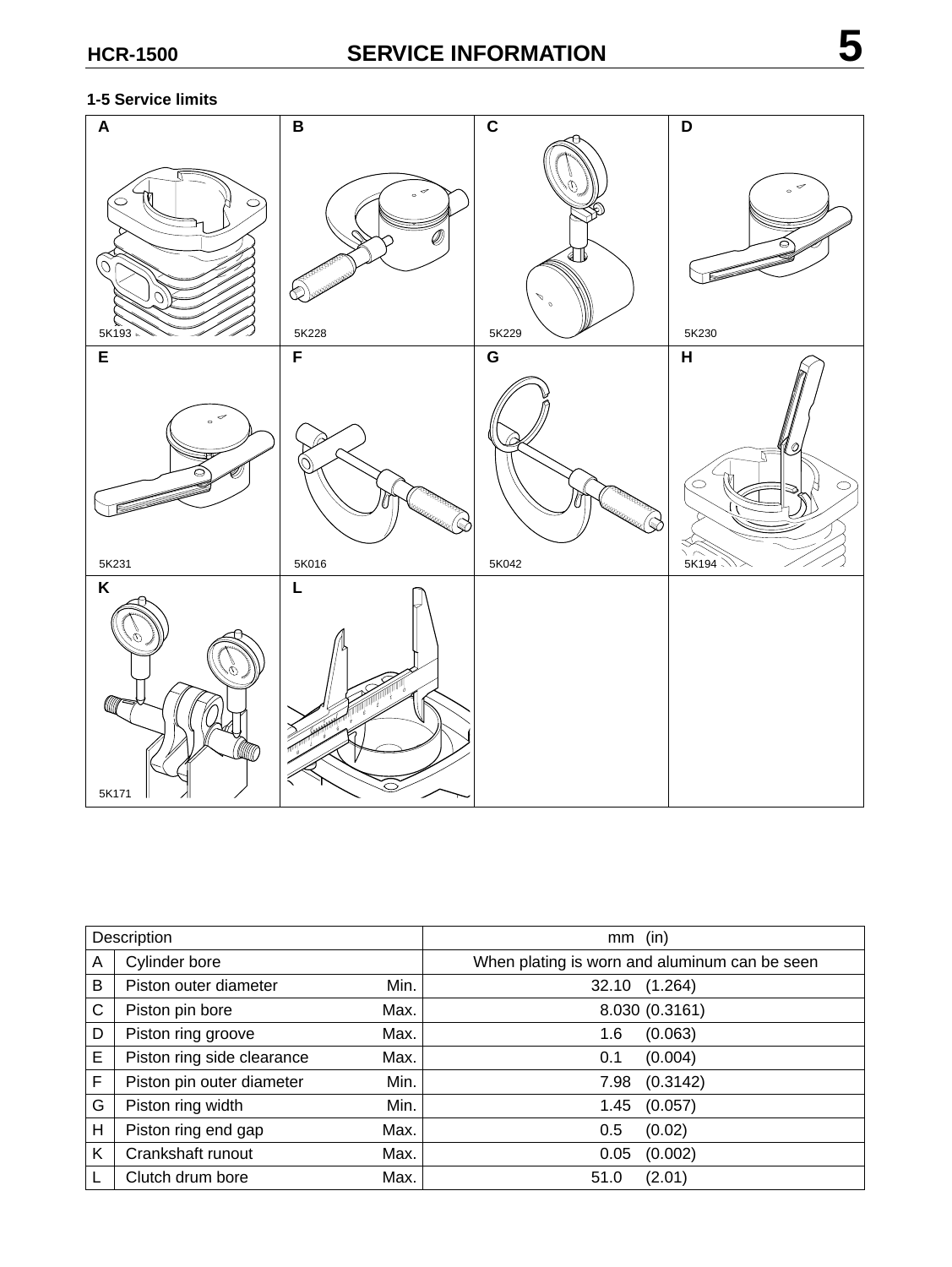# **1-6 Special tools**



| Key             | Part Number  | Description                   | Used for:                                                   |
|-----------------|--------------|-------------------------------|-------------------------------------------------------------|
|                 |              | Tachometer                    | Measuring engine speed                                      |
| 2               | 433019-12330 | Flange nut                    | Removing magneto rotor (flywheel)                           |
| 3               | 895610-79920 | L-hex wrench $(4 \text{ mm})$ | Removing and installing hex. socket bolts (M5)              |
| 4               | 895612-79920 | L-hex wrench $(3 \text{ mm})$ | Removing and installing hex. socket bolts (M4)              |
| 5               | 897701-06030 | Bearing wedge                 | Removing ball bearings on crankshaft                        |
| 6               | 897701-14732 | Bearing tool                  | Removing and installing crankcase ball bearings             |
| $\overline{7}$  | 897702-30131 | Piston pin tool               | Removing and installing piston pin (Use 8 mm dia. adapter.) |
| 8               | 897712-07930 | 2-pin wrench                  | Removing and installing pawl carrier                        |
| 9               | 897714-24330 | Oil seal tool                 | Installing crankcase oil seals                              |
| 10 <sup>1</sup> | 897718-02830 | Bearing tool                  | Installing clutch drum ball bearing in gear case            |
| 11              | 897731-04920 | Clutch tool                   | Removing and installing clutch assembly                     |
| 12 <sub>2</sub> | 897800-79931 | Spark tester                  | Checking ignition system                                    |
| 13              | 897803-30130 | Pressure tester               | Checking carburetor and crankcase leakages                  |
| 14              | 897835-16131 | Pressure connector            | Checking crankcase and cylinder leakages                    |
| 15              | 900100-08008 | <b>Bolt</b>                   | Removing magneto rotor (flywheel)                           |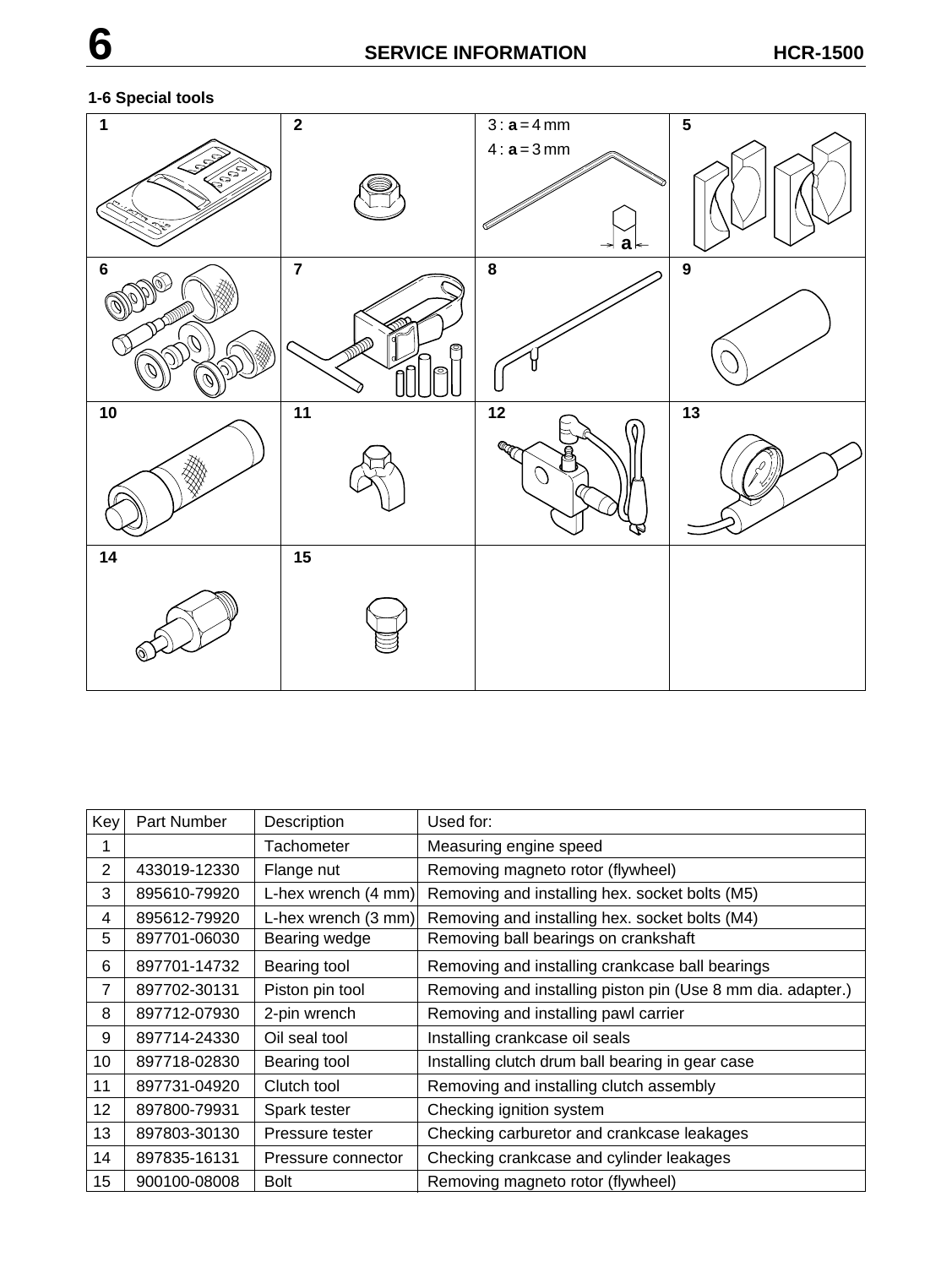## **2 SERVICE HINT**

#### **2-1 Rotating rear handle construction**



#### **2-2 Rotating rear handle function**



1. With the Throttle trigger (K) in idle position, the Latch (A) is pushed, the head (B) of Latch comes off Throttle stopper (C).

Throttle stopper (C) is pushed to the neck (M) of Latch by Stopper spring (D).

Then projection part (E) of Throttle stopper disengages from dent (F) of Handle fixture.

In this state, the Rear handle can be rotated.